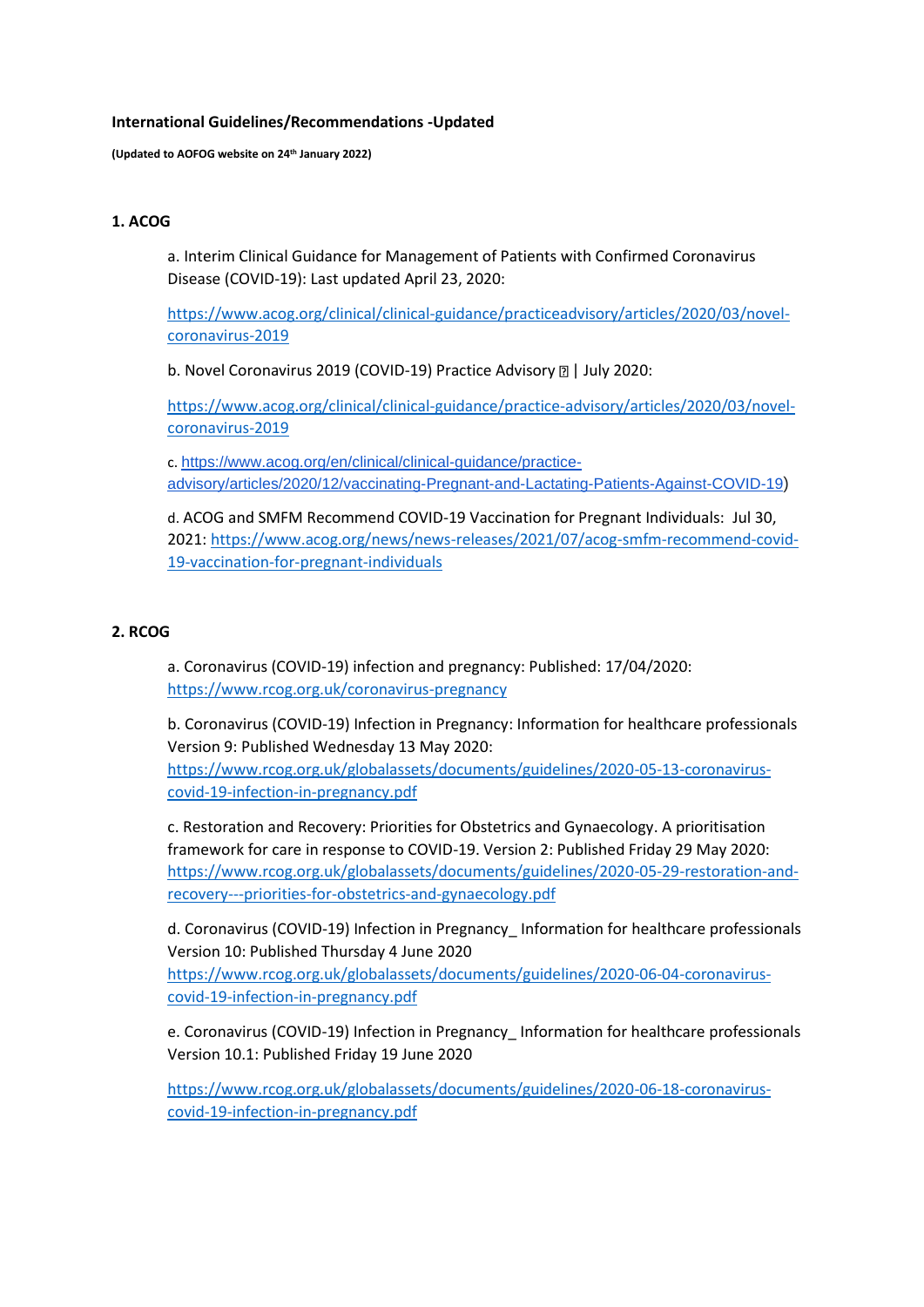f. Coronavirus (COVID-19) infection and pregnancy: **published** 25/08/2021 [\(https://www.rcog.org.uk/en/guidelines-research-services/guidelines/coronavirus](https://www.rcog.org.uk/en/guidelines-research-services/guidelines/coronavirus-pregnancy/)[pregnancy/\)](https://www.rcog.org.uk/en/guidelines-research-services/guidelines/coronavirus-pregnancy/)

g. Treatment of COVID-19 in pregnant patients. Published 7 December 2021: **[https://www.rcog.org.uk/globalassets/documents/guidelines/2021-12-07](https://www.rcog.org.uk/globalassets/documents/guidelines/2021-12-07-treatment-covid-19-pregnant-patients-v1.pdf) [treatment-covid-19-pregnant-patients-v1.pdf](https://www.rcog.org.uk/globalassets/documents/guidelines/2021-12-07-treatment-covid-19-pregnant-patients-v1.pdf)**

<sup>h</sup>. Coronavirus (COVID-19) infection and pregnancy. Published: 11/01/2022:

**[https://www.rcog.org.uk/en/guidelines-research-services/guidelines/coronavirus](https://www.rcog.org.uk/en/guidelines-research-services/guidelines/coronavirus-pregnancy/)[pregnancy/](https://www.rcog.org.uk/en/guidelines-research-services/guidelines/coronavirus-pregnancy/)**

# **3. WHO**

a. Clinical management of severe acute respiratory infection (SARI) when COVID-19 disease is suspected Interim guidance: 13 March 2020:

[https://www.who.int/docs/default-source/coronaviruse/clinical-management-ofnovel](https://www.who.int/docs/default-source/coronaviruse/clinical-management-ofnovel-cov.pdf)[cov.pdf](https://www.who.int/docs/default-source/coronaviruse/clinical-management-ofnovel-cov.pdf)

b. Clinical management of COVID-19: interim guidance: COVID-19: Clinical care: 27 May 2020:

https://www.who.int/publications-detail/clinical-management-of-covid-19

c. COVID-19 Clinical management: living guidance, 25<sup>th</sup> January 2021 https://apps.who.int/iris/bitstream/handle/10665/338882/WHO-2019-nCoV-clinical-2021.1 eng.pdf?sequence=1&isAllowed=y

d. Update on WHO Interim recommendations on COVID-19 vaccination of pregnant and lactating women: Tracey Goodman, WHO/HQ/IVB, AFRO Webinar June 2, 2021

[\(https://cdn.who.int/media/docs/default-source/2021-dha-docs/update-on-who-interim](https://cdn.who.int/media/docs/default-source/2021-dha-docs/update-on-who-interim-recommendations-on-c-19-vaccination-for-pregnant-and-lactating-women-70-.pdf?sfvrsn=2c1d9ac8_1&download=true)[recommendations-on-c-19-vaccination-for-pregnant-and-lactating-women-70-](https://cdn.who.int/media/docs/default-source/2021-dha-docs/update-on-who-interim-recommendations-on-c-19-vaccination-for-pregnant-and-lactating-women-70-.pdf?sfvrsn=2c1d9ac8_1&download=true) [.pdf?sfvrsn=2c1d9ac8\\_1&download=true\)](https://cdn.who.int/media/docs/default-source/2021-dha-docs/update-on-who-interim-recommendations-on-c-19-vaccination-for-pregnant-and-lactating-women-70-.pdf?sfvrsn=2c1d9ac8_1&download=true)

e. Living guidance for clinical management of COVID-19. Published 23 November 2021: **<https://www.who.int/publications/i/item/WHO-2019-nCoV-clinical-2021-2>**

f. Therapeutics and COVID-19. Published 14 January 2022: **<https://www.who.int/publications/i/item/WHO-2019-nCoV-therapeutics-2022.1>**

### **4. FIGO**

a. COVID-19 (Coronavirus) Statement: 12.03.2020:

<https://www.figo.org/news/covid19-coronavirus-statement1>

b. FIGO Statement: 30 March 2020 Safe Motherhood and COVID-19